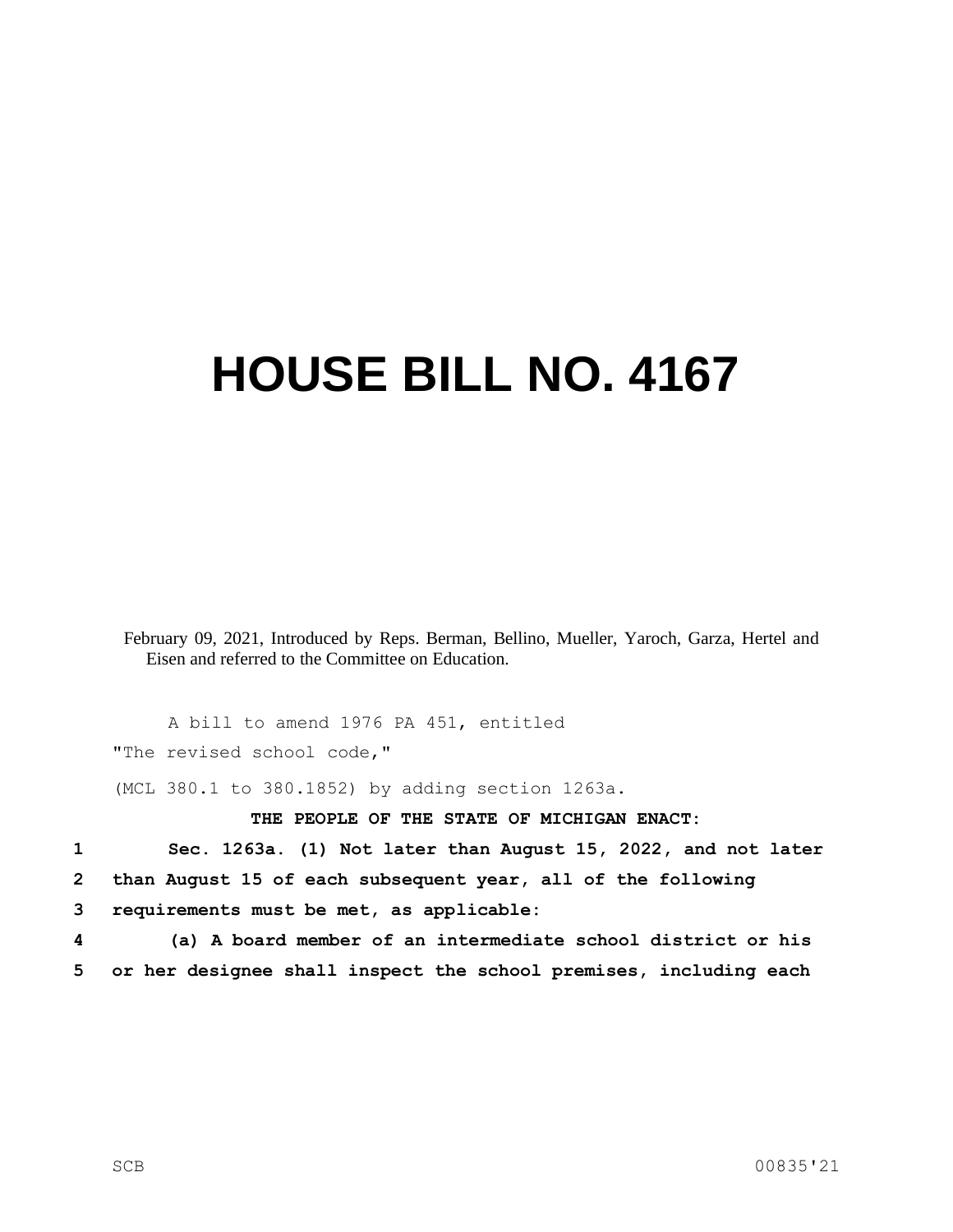**school building on the school premises, of each school operated by the intermediate school district and the school premises, including each school building on the school premises, of each school operated by a school district that is a constituent district of the intermediate school district for health and safety violations, in accordance with guidelines developed and published by the department of health and human services under subsection (2).**

 **(b) An individual designated by the board of directors of a public school academy shall inspect the school premises, including each school building on the school premises, of each school operated by the public school academy for health and safety violations, in accordance with guidelines developed and published by the department of health and human services under subsection (2).**

 **(c) An individual designated by the governing body of a nonpublic school shall inspect the school premises, including each school building on the school premises, of each school operated by the nonpublic school for health and safety violations, in accordance with guidelines developed and published by the department of health and human services under subsection (2).**

 **(2) Not later than March 1, 2022, the department of health and human services shall develop and publish guidelines regarding the inspection of a school premises for health and safety violations for the purposes under subsection (1). The guidelines described in this subsection must include that an individual is not required to conduct an inspection of any portion of a school premises if that inspection is already required by any department or agency of this state.**

**(3) Not later than 14 days after an inspection under**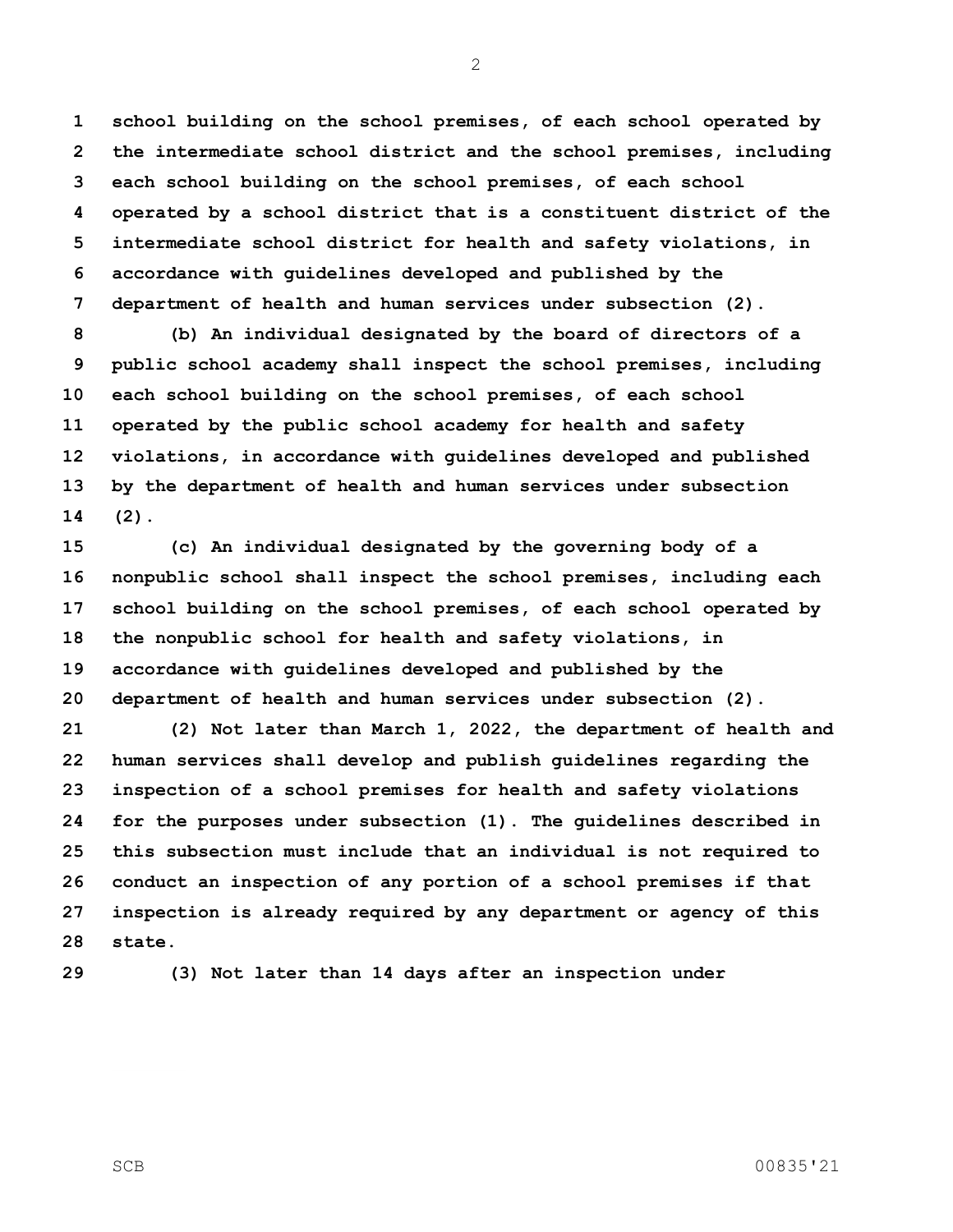**subsection (1), the individual who conducted the inspection under subsection (1) or his or her successor shall, in a form and manner prescribed by the department of health and human services, submit an inspection report to the department of health and human services. An inspection report submitted under this subsection must include at least both of the following, as applicable:**

 **(a) Notice of any health and safety violations found on any school premises that were inspected.**

 **(b) If a health and safety violation was found on any school premises that were inspected, a statement detailing the modification that will be made or remedial measure that will be taken to address the violation.**

 **(4) Not later than 14 days after an inspection report is submitted under subsection (3), all of the following must be met, as applicable:**

 **(a) Except as otherwise provided in subdivision (b), (c), or (d), if an inspection report submitted under subsection (3) includes a statement detailing a modification or remedial measure as described under subsection (3)(b), the individual who submitted the inspection report under subsection (3) or his or her successor shall submit proof, in a form and manner prescribed by the department of health and human services, that the modification or remedial measure has been completed.**

 **(b) If an intermediate school district or school district contracts for the completion of a modification or remedial measure detailed in an inspection report submitted under subsection (3), the individual who submitted the inspection report under subsection (3) or his or her successor is not required to submit proof as required under subdivision (a), but shall submit proof, in a form**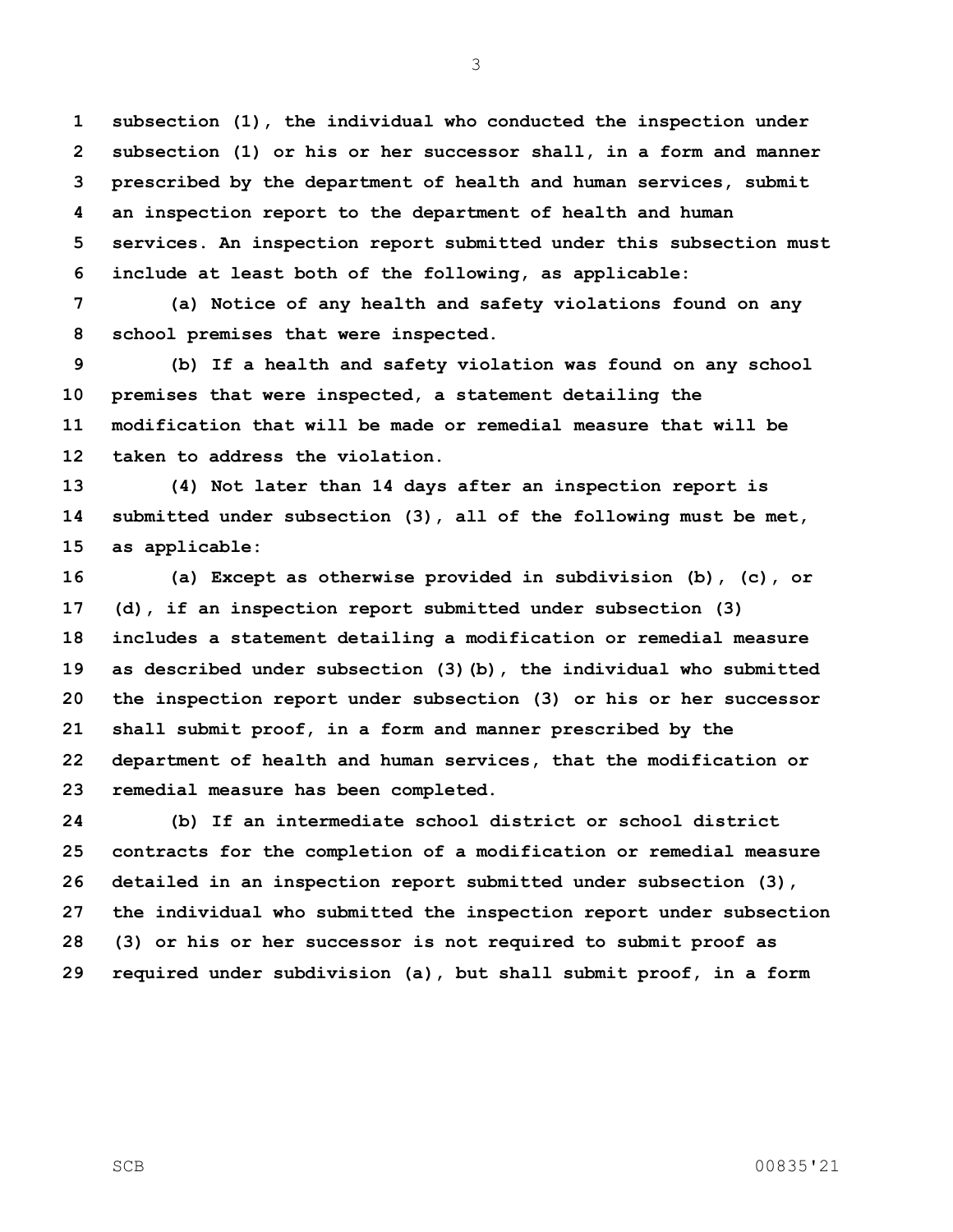**and manner prescribed by the department of health and human services, of the steps taken by the intermediate school district or school district to ensure that the modification or remedial measure will be completed.**

 **(c) If a public school academy contracts for the completion of a modification or remedial measure detailed in an inspection report submitted under subsection (3), the individual who submitted the inspection report under subsection (3) or his or her successor is not required to submit proof as required under subdivision (a), but shall submit proof, in a form and manner prescribed by the department of health and human services, of the steps taken by the public school academy to ensure that the modification or remedial measure will be completed.**

 **(d) If a nonpublic school contracts for the completion of a modification or remedial measure detailed in an inspection report submitted under subsection (3), the individual who submitted the inspection report under subsection (3) or his or her successor is not required to submit proof as required under subdivision (a), but shall submit proof, in a form and manner prescribed by the department of health and human services, of the steps taken by the nonpublic school to ensure that the modification or remedial measure will be completed.**

 **(5) If an intermediate school district or school district contracts for the completion of a modification or remedial measure as described under subsection (4)(b), upon completion of the modification or remedial measure, the individual who made the submission to the department of health and human services under subsection (4)(b) or his or her successor shall submit proof, in a form and manner prescribed by the department of health and human** 

SCB 00835'21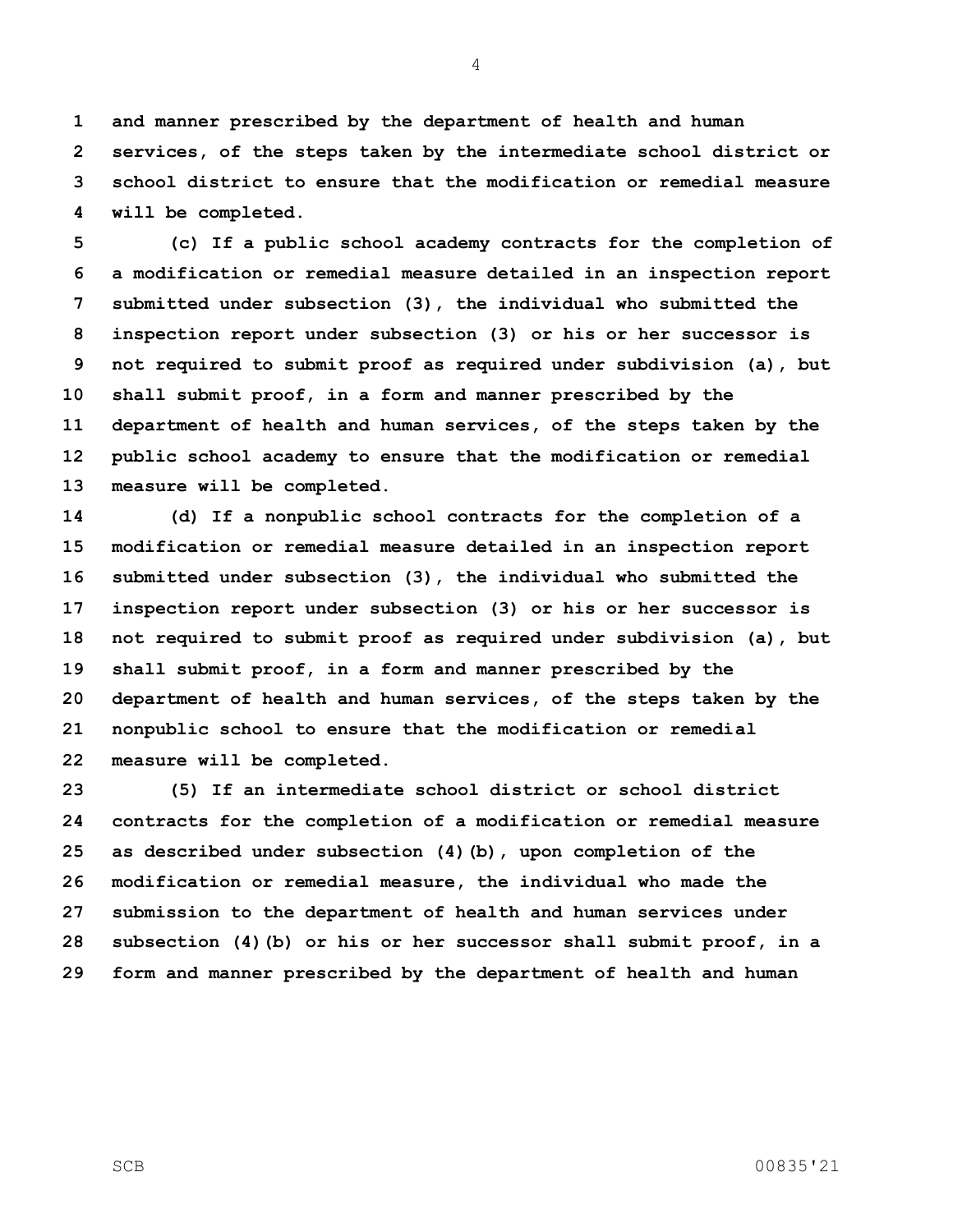**services, of the completion. If a public school academy contracts for the completion of a modification or remedial measure as described under subsection (4)(c), upon completion of the modification or remedial measure, the individual who made the submission to the department of health and human services under subsection (4)(c) or his or her successor shall submit proof, in a form and manner prescribed by the department of health and human services, of the completion. If a nonpublic school contracts for the completion of a modification or remedial measure as described under subsection (4)(d), upon completion of the modification or remedial measure, the individual who made the submission to the department of health and human services under subsection (4)(d) or his or her successor shall submit proof, in a form and manner prescribed by the department of health and human services, of the completion.**

 **(6) Subject to state and federal privacy laws, the board of an intermediate school district, the board of directors of a public school academy, or the governing body of a nonpublic school shall ensure that each inspection report submitted under subsection (3) is posted on the intermediate school district's, public school academy's, or nonpublic school's website.**

**(7) As used in this section:** 

 **(a) "Health and safety violation" includes, but is not limited to, either of the following:**

 **(***i***) The presence on a school premises, including in each school building on the school premises, of a table, chair, desk, movable wall, bleacher, or fixture, including, but not limited to, a shelf or other piece of furniture, that has been recalled, found defective, or otherwise been declared unsafe by any department or**